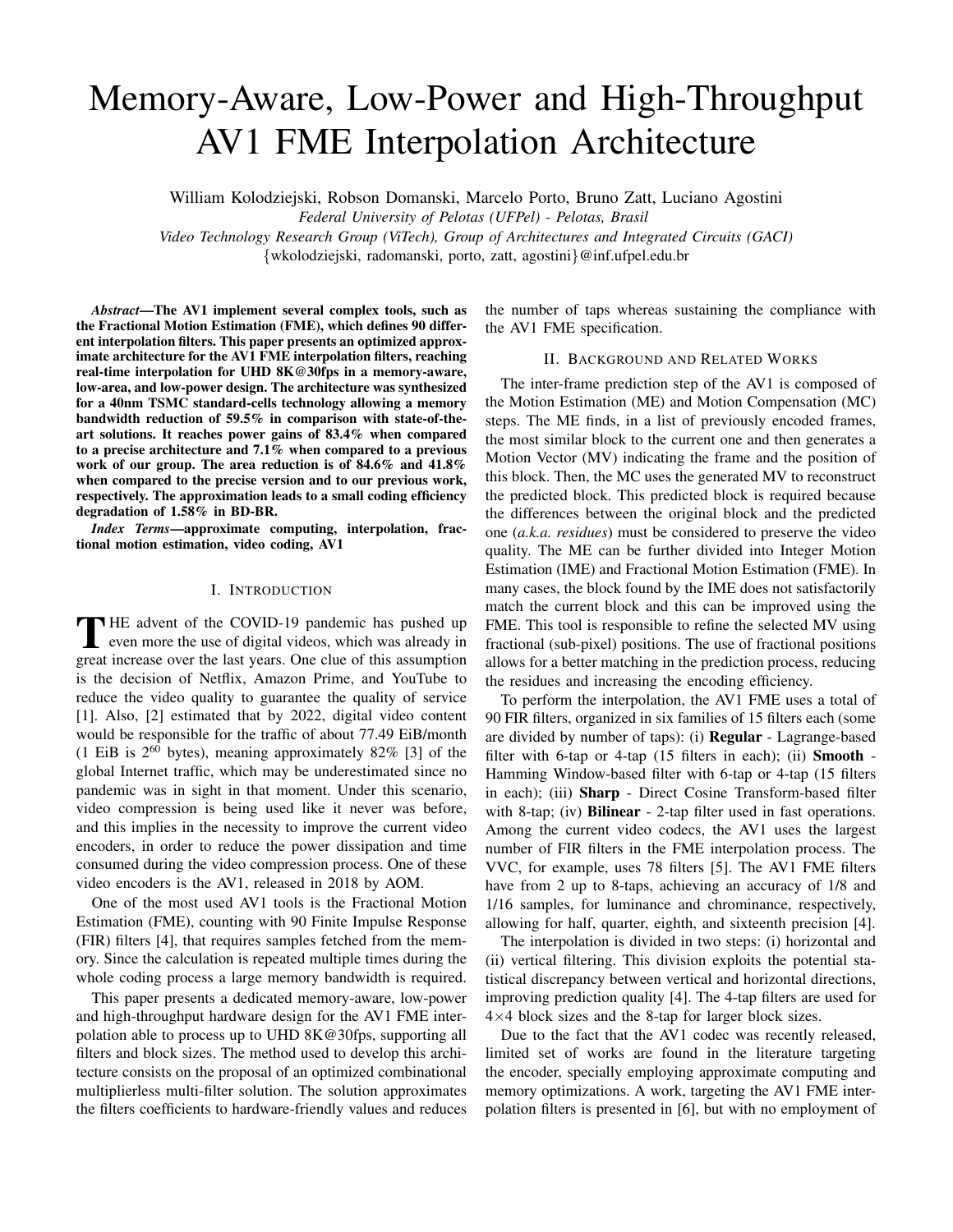approximate computing nor memory optimizations and without support for all the 90 defined filters. Two previous works of our group focused in the AV1 interpolation filters. The work presented in [7] is focused on the Motion Compensation decoder step where the filters are applied to decode the frames and then no approximation is allowed. The second work of our group [8] applies approximate computing at the FME, changing the filters coefficients to hardware-friendly ones, but without reduction in memory bandwidth.

#### III. PROPOSED MEMORY-AWARE APPROXIMATIONS

In order to simplify the AV1 FME interpolation filter, the first hardware-friendly approximation explored in this paper, was to transform the required multiplications defined in the FIR filters into shifts or shift-adds operations, using an approximation of the original taps. Since there are 90 different filters with up to eight taps, this simplification has a high impact in terms of the required hardware resources.

The proposed approximation considered the fact that the two central taps are the most important ones to the interpolation result and defined their values as two shift-adds, improving the precision. On the other hand, since the most peripheral taps are less important, their values were defined using only one shift. This means that the two central taps use a combination of four powers of two to be generated whereas the other taps are generated with only one power of two. A similar solution was explored in our previous work [8].

Another approximation proposed in this paper is to reduce the number of taps to a maximum of four in all FME filters, mainly to reduce the memory bandwidth. Our previous work [8] only applied approximate computing at the filter coefficients values, mainly focusing in reduce power dissipation. The decision to reduce the taps to four was based in experiments comparing a solution with six taps, which showed limited impacts in coding efficiency. Therefore, further reducing the taps provided important gains in memory bandwidth reduction.

The solution presented in this paper brings some imprecision to the results, as will be discussed in the next section, but, on the other hand, it allowed an important memory bandwidth reduction, together with an important reduction in power dissipation consumption and used area.

Table I shows a comparison with some of the 90 AV1 FME interpolation filters, highlighting the differences between the precise and approximated tap values. Using the Sharp filter as example, the original taps  $\{-4, 12, -24, 80, 80, -24, 12, -4\}$ were converted to {−8, 84, 84, −32}. Regular, Smooth, and Bilinear filters also suffered similar approximations. The coefficient values for each filter were manually set to the power of two closest to the original values, whereas respecting the hardware constraints imposed by the available shifters.

Other important observation from Table I is that the sum of all imprecise taps of each approximated filter must be as similar as possible to the sum of all taps of the precise filter. This sum is 128 and allows a final division using a simple shift operation whereas guaranteeing that the filters

TABLE I EXAMPLE OF FILTERS COEFFICIENTS

| <b>Filter</b>   | <b>TAP</b>     | <b>Version</b>                                    | <b>Coefficients</b>          |  |
|-----------------|----------------|---------------------------------------------------|------------------------------|--|
| Sharp           | 8              | $\{-4, 12, -24, 80, 80, -24, 12, -4\}$<br>Precise |                              |  |
|                 | 4              | Approximated                                      | $\{-8, 84, 84, -32\}$        |  |
| <b>Bilinear</b> | $\mathfrak{D}$ | Precise                                           | ${56, 72}$                   |  |
|                 |                | Approximated                                      | {44,84}                      |  |
| Regular         | 6              | Precise                                           | $\{2, -14, 76, 76, -14, 2\}$ |  |
|                 | 4              | Approximated                                      | $\{-32, 84, 84, -8\}$        |  |
|                 | $\overline{4}$ | Precise                                           | $\{-12, 76, 76, -12\}$       |  |
|                 |                | Approximated                                      | $\{-32, 84, 84, -8\}$        |  |
| Smooth          | 6              | Precise                                           | $\{-2, 14, 52, 52, 14, -2\}$ |  |
|                 | 4              | Approximated                                      | $\{32, 44, 44, 8\}$          |  |
|                 | 4              | Precise                                           | ${12, 52, 52, 12}$           |  |
|                 |                | Approximated                                      | $\{32, 44, 44, 8\}$          |  |

gains are equal to 1 even with the approximations. In a very few approximations (two cases), the sum of the taps is equal to 124, due to the constraints we used in the hardware design, but in all other the sums are exactly 128.

#### IV. EVALUATION OF CODING EFFICIENCY IMPACTS

The proposed approximations were evaluated in comparison to the original filters using 9 video sequences from Mozilla and Netflix data set [9]. The evaluation considered four  $CQs =$  $\{20, 32, 43, 55\}$  enabling all AV1 encoding tools.  $CQ$  stands for *Constant Quality* and ranges from 0 (no quality loss) to 63 (maximum quality loss). The experiments were done using the libaom, the AV1 reference software, version 2.0.0 [10].

The coding efficiency evaluation was done using the Bjøntegaard Delta Bit Rate (BD-BR) [11] metric. This metric indicates, for the same objective video quality, the percentage difference of bit-rate required to represent a video. The closest to zero, the more similar to the original video. Negative values mean that less bits were required to represent the same result. The experiments were done following the Video Codec Testing and Quality Measurement [9].

Table II presents the results of coding efficiency of the proposed approximations in comparison to the original filters, grouping the videos by resolution. The first observation is that the higher the video resolution, the lower tends to be the approximation impact on BD-BR. In some cases (negative values) the approximations can even increase the coding efficiency. This was not an expected result, but may be justified by the fact that every encoder decision affects the other tools and heuristics, which can lead to hard-to-predict results.

The proposed approximations caused a small degradation in coding efficiency and the results are as better as higher is the video resolution. The worst results were reached for the Full HD sequences and the average results for UHD 4K videos are close to zero. Taking in account that Full HD is one of the most common resolutions, the 2.74% degradation in BD-BR is expressive, but still acceptable, especially for scenarios where power and area are more important than quality, as the case of mobile devices. When compared to our previous work [8], which reached an average BD-BR of 0.54%, the novel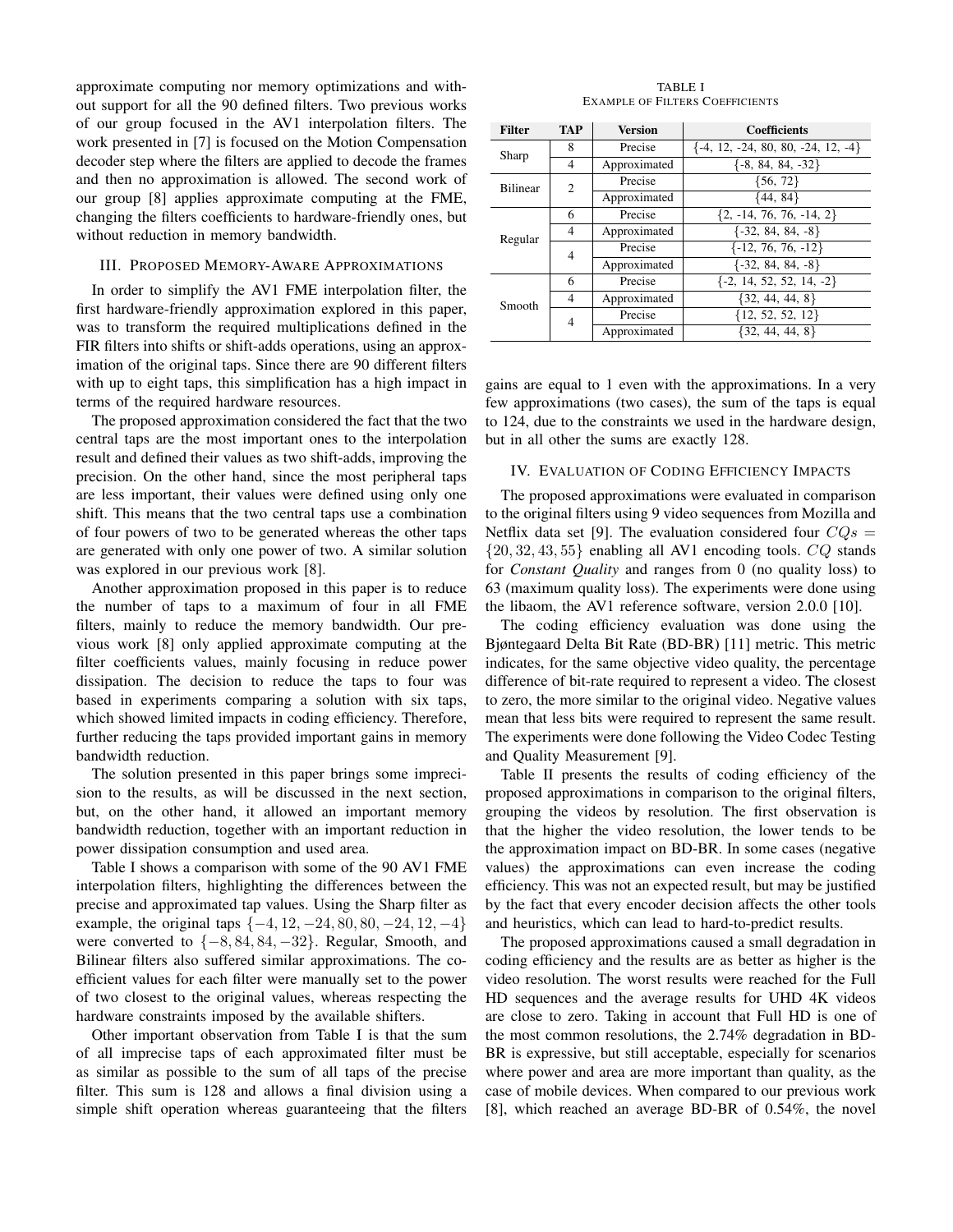| <b>Sequence</b>       | <b>Resolution</b> | <b>Frames</b> | <b>BD-BR</b> $(\%)$ |
|-----------------------|-------------------|---------------|---------------------|
| Arena of Valor        | Full HD           | 60            | 0.67                |
| Market Place          |                   |               | 2.46                |
| Square and Time-lapse |                   |               | 2.62                |
| Tunnel Flag           |                   |               | 5.21                |
| Foreman               |                   | 60            | 0.82                |
| Coastguard            |                   |               | $-0.14$             |
| Cactus                | UHD 4K            |               | 1.28                |
| Bar Scene             |                   |               | $-1.90$             |
| Boxing                |                   |               | 2.06                |
|                       | Full HD           |               | 2.74                |
| Average               | UHD 4K            |               | 0.42                |
|                       | Overall           |               | 1.58                |

TABLE II CODING EFFICIENCY RESULTS

overall BD-BR results are slightly higher, but with important improvements in memory bandwidth.

## V. MEMORY-AWARE APPROXIMATE ARCHITECTURE

Figure 1 presents the proposed architecture, called Basic Multiplierless Multi-filter (BMM), at filter level. This set of shifters, adders and multiplexers is able to compute all the 90 AV1 approximated FME interpolation filters (one at a time). Each A in Fig. 1 is an input sample to be multiplied by a filter tap. Since the maximum number of supported taps in this architecture is four, there are four inputs. The shifts and adds are responsible to generate each approximate filtered value and the multiplexers are responsible to select which shifter should be used for each filter.

The first BMM operation over the inputs is a shift-left of  $n$  bits. These operations are equivalent to multiplications by 2 n . Since 90 different filters are supported by this architecture, some values for  $n$  are re-used to represent different tap values. The A0 and A3 input samples are processed only with a single shift-left, implying in a higher imprecision level, as previously discussed. On the other hand, the central input samples A1 and A2 are submitted to a lower level of imprecision, since two shift-add operations are available to calculate both taps, increasing their precision.

The output of multiplexers connected to A0 and A3 inputs have an additional controlled complement-of-two operation (C2 in Figure 1) to correct the results signal. The signal inversion is used to generate negative taps and it is not applied if a positive tap is required. Then, all outputs are added, and the last step is a 7-bit shift-right to divide by 128 the previous result, generating the interpolated sample.

Figure 2 presents the top-level Approximate Multiplierless 4-tap Filter (AM4F) architecture. Both H-BMM and V-BMM are the very same filter presented in Figure 1, where the difference in their names is only to highlight either is a horizontal (H-BMM) or vertical (V-BMM) instance of the Basic Multiplierless Multi-filter. Then, the H-BMM instances are connected to the V-BMM instances through a shift-registerchain of 4 positions. These positions correspond to the 4 BMM inputs (As in Figure 1).



Fig. 1. Basic Multiplier-less Multi-filter (BMM).

The AM4F was designed to process  $4\times4$  blocks, which is the smallest block size supported by AV1. Since any bigger block can be build up from  $4\times4$  sub blocks, only by correctly splitting the input matrix and overlapping the samples, the architecture supports all AV1 block sizes, ranging from  $4\times4$ to  $128 \times 128$ . However, both division of the input matrix and combination of the output blocks are not processed by this architecture, being necessary a different hardware.

The precise AV1 interpolation requires a matrix with  $11 \times 11$ samples to interpolate a  $4\times4$  block. Since always an extra 7 samples (vertical and horizontal) border is required to interpolate any smaller block size, reducing the number of filter taps, also leads to a reduction in these borders. Therefore, since four taps where removed, 4 rows and 4 columns can also be removed from this matrix, implying in a  $7\times7$  matrix and in a reduction of 59.5% in data fetched from the memory.

The architecture was designed to read one line of this  $7\times7$ matrix at each clock cycle and, then, shift the registers until



Fig. 2. AM4F: Approximate FME Interpolation Architecture.